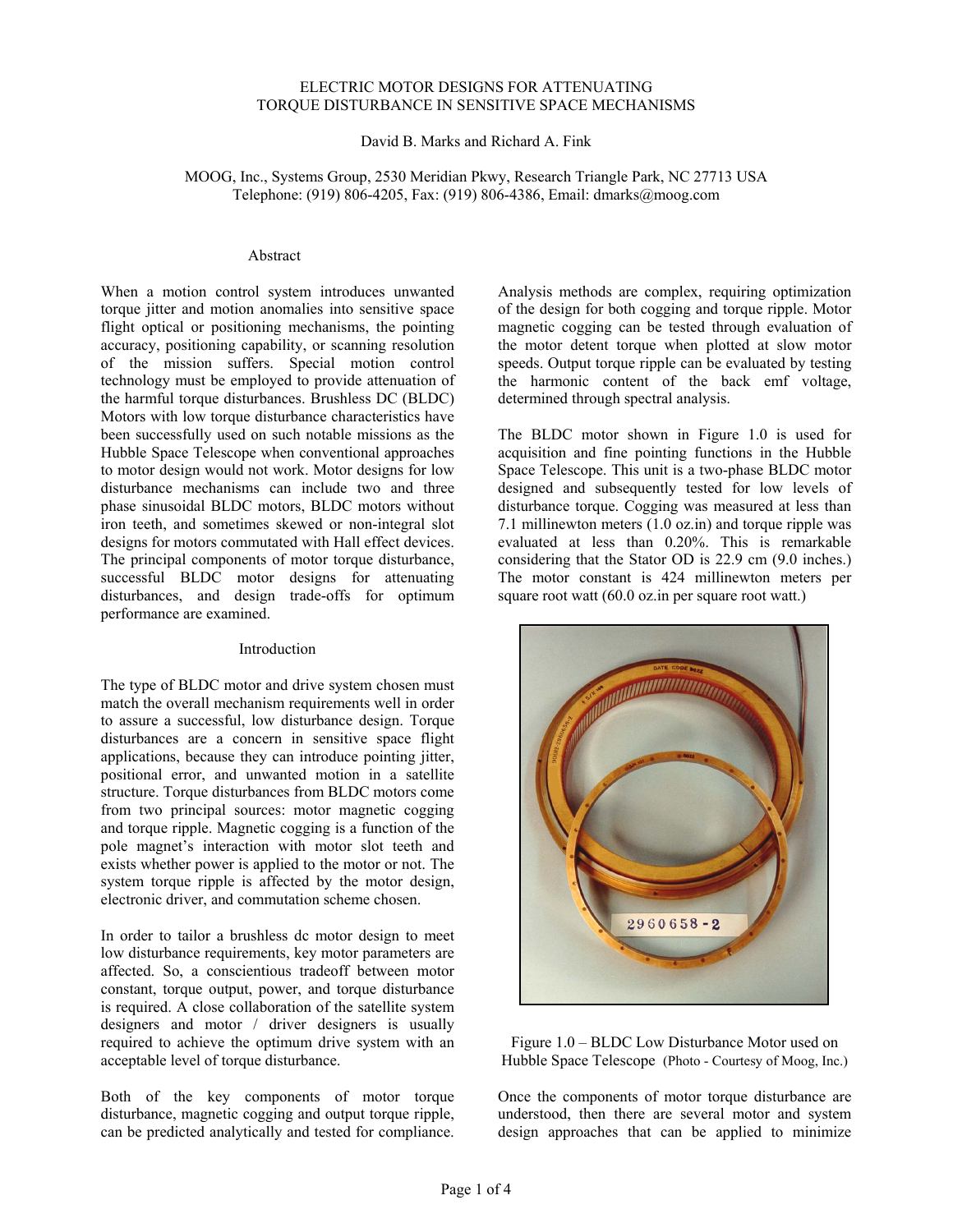disturbance. The approach selected must be determined through a careful trade-off with the performance requirements. Most of the features implemented in the motor design that attenuate disturbances also reduce the torque output capability for each watt of power input. It is important for the system designers to correctly identify the level of disturbance required, because being too conservative will change the motor approach and reduce torque output per square root watt (Km). Table 1.0 highlights the motor design options for various levels of torque disturbance and the basic trade-offs.

Proper application of low disturbance brushless designs will help meet system level disturbance and noise requirements. It is important for system designers to understand the implications of the driver and commutation schemes they select because of the direct impact upon the type of motor than can be used. An informed brushless DC motor selection will help assure that overall satellite mechanism jitter, position, and accuracy requirements are met.

# Torque Disturbance Components

The principal components of BLDC motor torque disturbance are motor magnetic cogging and torque ripple. Motor magnetic cogging is the result of pole magnet faces seeking to align with the slot teeth in a stable or minimum energy position. Unless a motor does not have slots and teeth, the cogging effect is always present and superimposes onto the torque ripple the motor produces. The cogging effect is generally only seen at slow rates of motor rotation and diminishes as speed increases. So, slow speed applications are especially susceptible to cogging effects.

Cogging can be measured and plotted (motor is unpowered) as shown in Figure 2.0. Normally, cogging is taken as the zero to peak value, so the peak-to-peak measurement of adjacent positive and negative peaks is divided by two to obtain the magnetic cogging. In Figure 2.0, the cogging is about 60.0 millinewton meters (8.5 oz.in.)

Sensitive mechanisms operating at slow speeds are not tolerant of torque disturbances and require cogging to be very low. Cogging is reduced either through the type of motor design chosen, perhaps with stack skewing, or through the use of a larger air gap. All of these options reduce the motor's capability to produce output torque within a given volume and power. Hence, there is a trade-off required to optimize magnetic cogging and motor size. A similar trade exists for the attenuation of output torque ripple.

The torque ripple content present in motor output torque is very closely related to the motor back emf voltage. Especially in sinusoidal BLDC motor systems, the output torque ripple is determined by evaluating the



Figure 2.0 – Motor Magnetic Cogging

amount of non-sinusoidal content (harmonics) in the back emf voltage. Assessment of the back emf harmonic content then gives a direct correlation with the actual torque output ripple, except that the effects of the electronics drive circuitry are not included. Torque disturbance reduction is accomplished through attenuation of individual harmonics.

Figure 3.0 is a sample of a motor's back emf after harmonic analysis from a spectrum analyzer. The fundamental is prominently shown on the far left. The third, fifth, seventh, and ninth harmonics are shown to the right of the fundamental. Since a log scale is used, the harmonic content is less than one percent of the fundamental based on an evaluation of the harmonics individually.

Complex design analyses can predict the magnetic cogging and torque ripple harmonics in advance of testing. The testing performed on a motor similar to that shown in Figures 2.0 and 3.0 will provide confirmation that the requirements for the individual torque disturbance components have been met.



Figure 3.0 – Back EMF Harmonic Content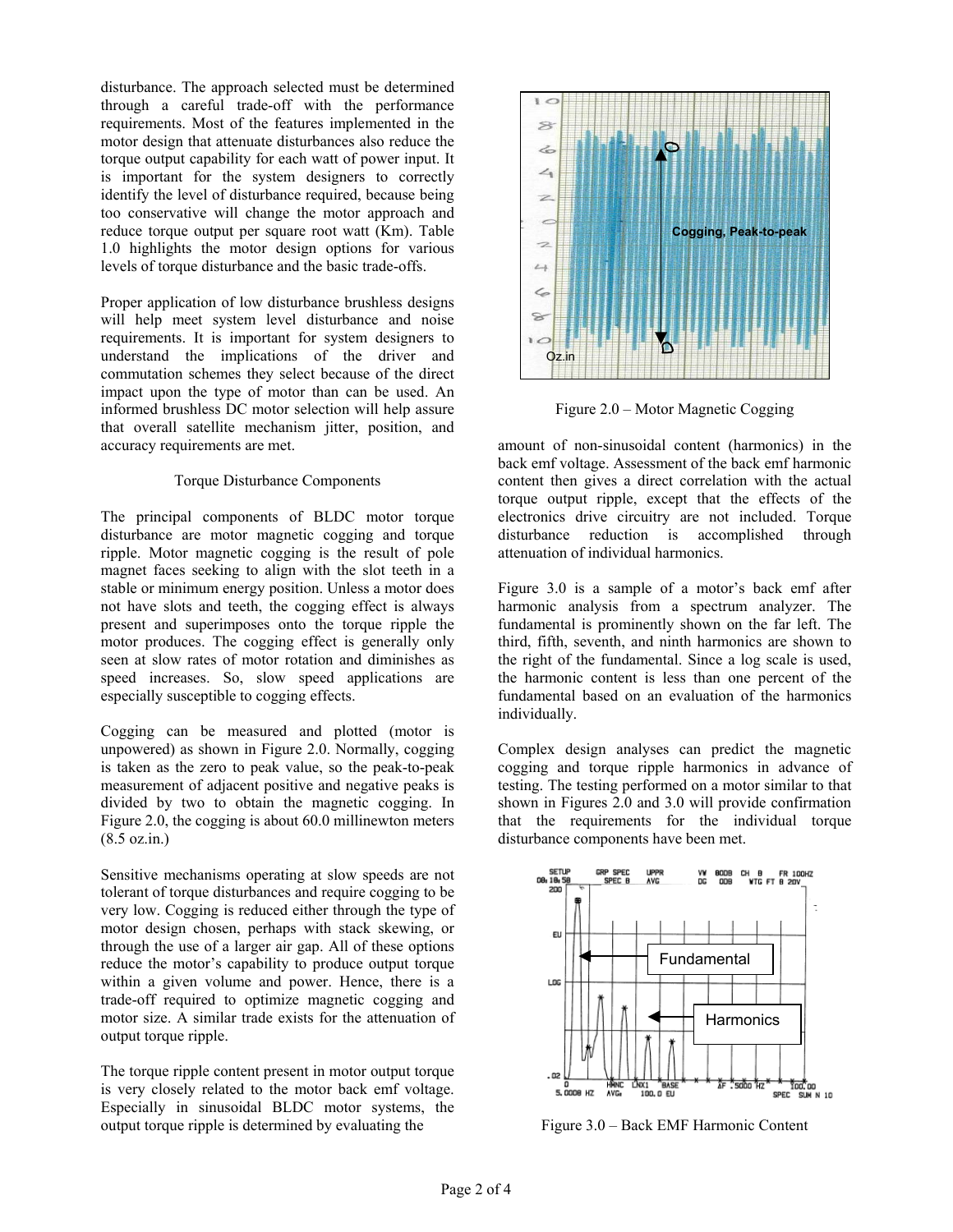Successful brushless motor design approaches for attenuating torque disturbances include two and three phase sinusoidal BLDC motors, BLDC motors without iron teeth, and sometimes skewed or non-integral slot designs for motors commutated with Hall effect devices. Depending on the trade priorities for the system, each of these design categories offers advantages. The primary performance parameter traded against low torque disturbance is the motor constant, Km, which is defined as stall torque (Ts) per square root watt (Ps) in Eq. 1.0. This is used as a figure of merit in evaluating a motor's performance against other factors like weight and size. Low torque disturbance motors have a lower Km than comparable designs with standard ripple and cogging.

Eq. 1.0 
$$
K_m = \frac{T_s}{\sqrt{P_s}} = \frac{K_T}{\sqrt{R}}
$$

Two and three phase sinusoidal brushless motors require a sinusoidal current input with resolver feedback (typically). When properly designed, this motor type offers the lowest torque ripple, even lower than that of motors without iron teeth, because the slot and winding design can provide harmonic attenuation. The pole design can be such that motor cogging is kept to a minimum. The result of extremely low motor torque ripple, less than one half percent in some cases, and very low cogging, together usually offer the lowest torque disturbance system.

Another category of brushless motor uses a winding without slots or magnetically permeable teeth. This "toothless" design has the distinct advantage of zero cogging and a sinusoidal back emf. If a sinusoidal driver is used, then there is potential for a very low torque disturbance system, but at the expense of torque output and Km. The large air gap required to accommodate the motor windings without a magnetic tooth structure keeps motor output for its size, weight, and power below that of steel slotted motors. Typically, the toothless design is three phase and excited by a six-step trapezoidal driver for lower cost. The benefits of this type motor for low torque disturbance cannot be realized with the less expensive six-step driver approach, however. To achieve matching of the back emf waveforms between the motor and the driver, a sinusoidal driver and resolver should be used for lowest torque ripple.

When considering the type of low disturbance system to use, the motor, driver, and commutation scheme must be analyzed together. For optimum performance, the two and three phase sinusoidal brushless motors must be operated with a sinusoidal driver and resolver (or equivalent) feedback device. If the sinusoidal motor is mixed with a trapezoidal output amplifier, then the

system will have higher torque ripple. Similarly, a trapezoidal back emf motor should be used with a conventional six-step trapezoidal driver, but the trapezoidal system approach trades lower cost and less complexity for a higher level of torque disturbance. Special steps must be taken to address the torque ripple and cogging when a trapezoidal six-step system is chosen.

A trapezoidal motor and drive system is often chosen for lower torque disturbance when lower cost, less complexity, and a higher torque output (higher Km) are also concerns. The use of Hall Effect devices for commutating the six-step type system means that the motor back emf must be kept fairly trapezoidal for low ripple. This is hard to accomplish along with low cogging. Motor designs that include skewing or nonintegral slot-per-pole approaches may be used, but more care in design and fabrication will be required to produce hardware with lower disturbance than a typical six-step system offers.

## Design Trade-offs

The torque disturbance ratings shown in Table 1.0 are dependent on a number of factors including the specifics of the application such as rotation speed. The type of drive electronics and the commutation method are also key components contributing to the torque disturbance. Generally, the better the driver output current waveform matches the motor back emf, the less the torque ripple will be. Sinusoidal motors are very compatible with low cogging requirements, because a motor design providing a sinusoidal back emf waveform has lower cogging without a penalty, except for some reduction in the motor constant, Km.

The most common trade concern is meeting the necessary low torque ripple and low cogging but also achieving a high motor Km requirement. This is the most common challenge, because the low torque disturbance features of the motor design reduce motor output capability. Low disturbance features that erode Km include a larger air gap, skewing of the stack, and special winding configurations.

If cost is also considered as a major trade concern, then the system trade analysis can become fairly complex. The most critical aspect of the trade analysis is making sure that the torque disturbance ripple and cogging requirements are not any more restrictive than necessary. Otherwise, the usual engineering conservatism applied to disturbance requirements can drive the design costs and system complexity well beyond what is actually required. A careful system analysis early in the design phase using a "team" approach is recommended; this should include a motor design specialist to help optimize the system design and specified requirements.